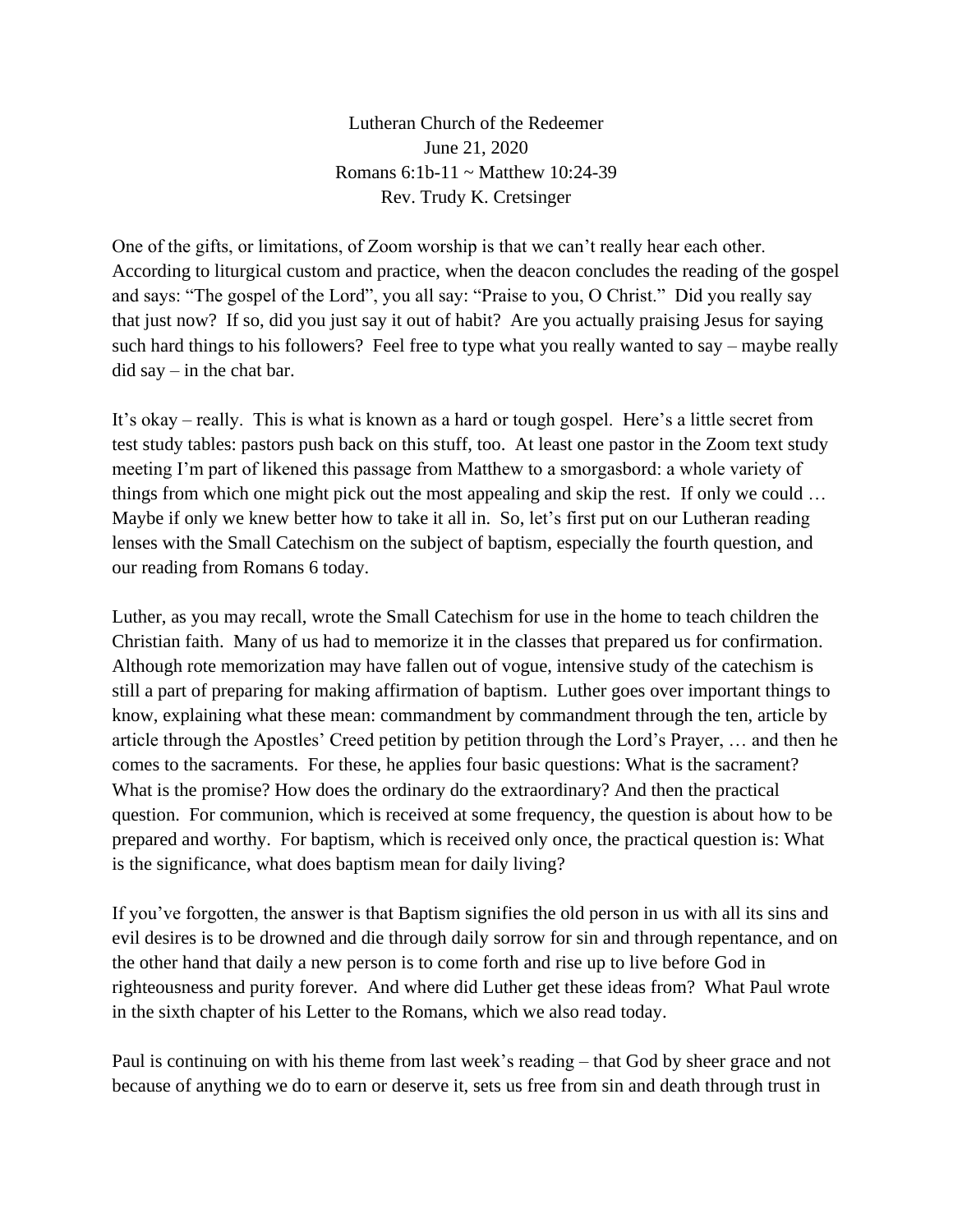Jesus Christ. So now that you don't have to do anything, what do you do? One possibility, that isn't really all that absurd, is to sin even more because the more sin to forgive, the more grace you get, right? "That is so not a thing!", Paul counters. You died in baptism – that old life you had since the very beginning was crucified alongside Christ and died; baptism was your burial in that death with Christ. Now, just as Christ was raised from dead, so are you – it's Christ's own life resurrected in you. You can't go on sinning if you're dead to it because now you are living to God in Christ Jesus.

Paul's language in this is anything but metaphorical. The words he uses are at the root of terms in our own modern English language that you can find in any science or medical textbook: words like *soma*, *body*, as in *somatic* … *nekros*, *dead* or *decaying* or *rotting* as in *necrosis* or *necrotic* … *zoe*, *life*, which became the female name Zoe but also is the root of *zoology*, the study of animal life and yes, *zoo*. And for you Marvel Comics Avengers fans, the big baddie Thanos is in here, too, from *thanatos*, which means *death*.

And Paul says that if we have been united with Christ in a death like his, we shall certainly be united with Christ in a resurrection like is … which means the description of the resurrection must be as concrete and tangible as the other words Paul has used. It means a description something like what John Updike set forth in his poem "Seven Stanzas at Easter": Make no mistake: if He rose at all it was as His body; if the cells' dissolution did not reverse, the molecules reknit, the amino acids rekindle, the Church will fall.

It was not as the flowers, each soft Spring recurrent; it was not as His Spirit in the mouths and fuddled eyes of the eleven apostles; it was as His flesh: ours.

The same hinged thumbs and toes, the same valved heart that-pierced-died, withered, paused, and then regathered out of enduring Might new strength to enclose.

Let us not mock God with metaphor, analogy, sidestepping, transcendence; making of the event a parable, a sign painted in the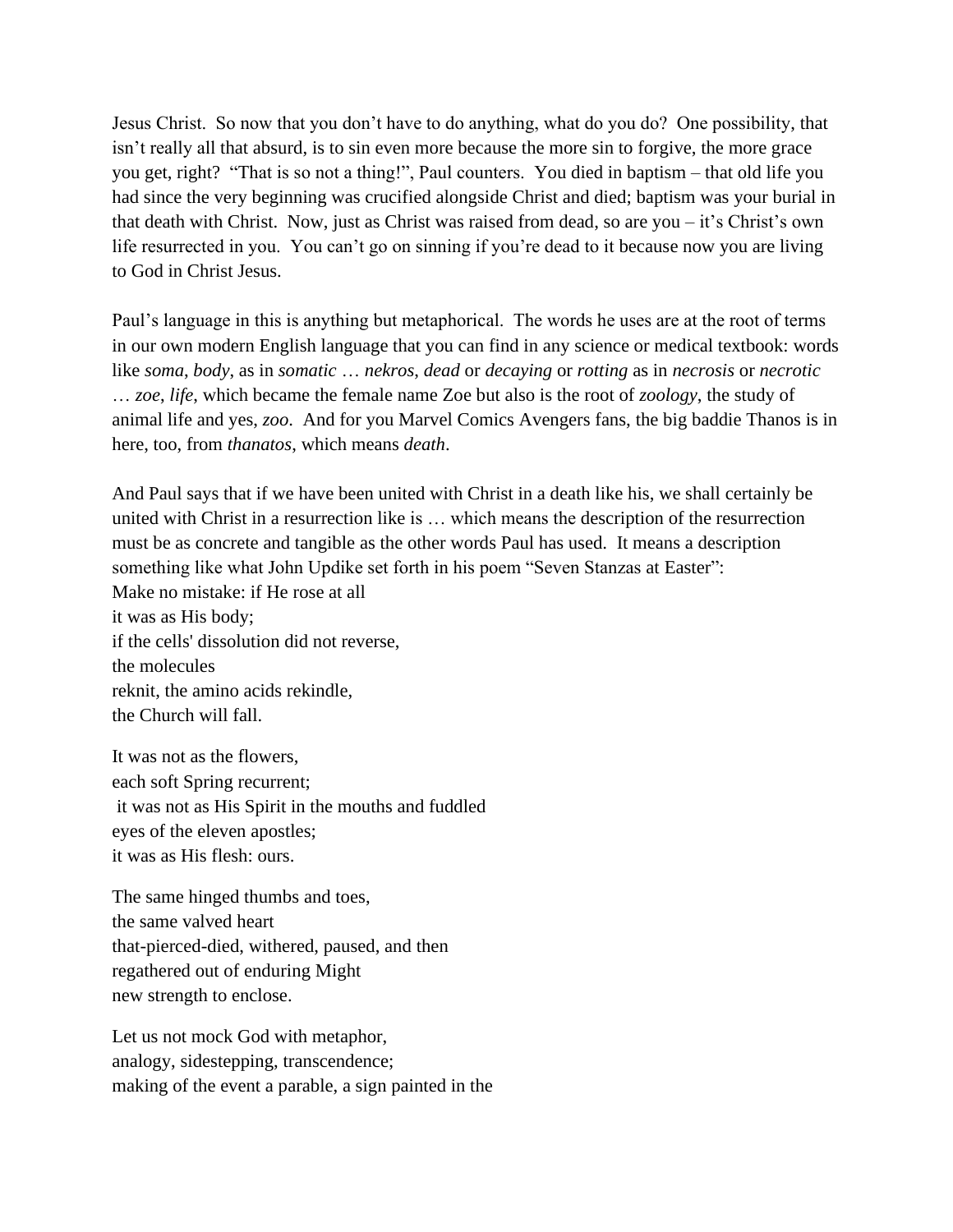faded credulity of earlier ages: let us walk through the door.

The stone is rolled back, not papier-mâché, not a stone in a story, but the vast rock of materiality that in the slow grinding of time will eclipse for each of us the wide light of day.

And if we will have an angel at the tomb, make it a real angel, weighty with Max Planck's quanta, vivid with hair, opaque in the dawn light, robed in real linen spun on a definite loom.

Let us not seek to make it less monstrous, for our own convenience, our own sense of beauty, lest, awakened in one unthinkable hour, we are embarrassed by the miracle, and crushed by remonstrance.

Death that real, resurrection that real and powerful – that's what you get in baptism. Christ's life is now entwined with yours, not joined like partners or a yoke of oxen, not Jesus is my co-pilot or even my pilot. Paul writes of interweaving, mingling so it's hard to tell where one ends and the other begins. That's what baptism does. It's how Christ's resurrection happens in your being in the here and now, how you become child of God – just like Jesus, how you are reoriented to the ways of God's Reign and Realm and set to the on-going work of Christ: bringing that way of life as God would have into being in this world right now.

Now that we've got our reading lenses cleaned up and in place, let's look again at that gospel reading …

If you are now joined to the on-going life of Christ and Christ is now living in you and you're living out of the ways of the Reign and Realm of God in the midst of a world that is not there yet, there will be trouble. The same things that got Jesus in trouble with authorities and kinfolk could get you in trouble, too. The same things that happened to Jesus – the misunderstandings, the accusations, the betrayals, the suffering – these could very well happen to you. But your life is bound up in God just like Jesus' and just as it was for Jesus, so too it will be for you: it will all work out in the end because God's got you. However, none of this is to say this will be easy; it is not.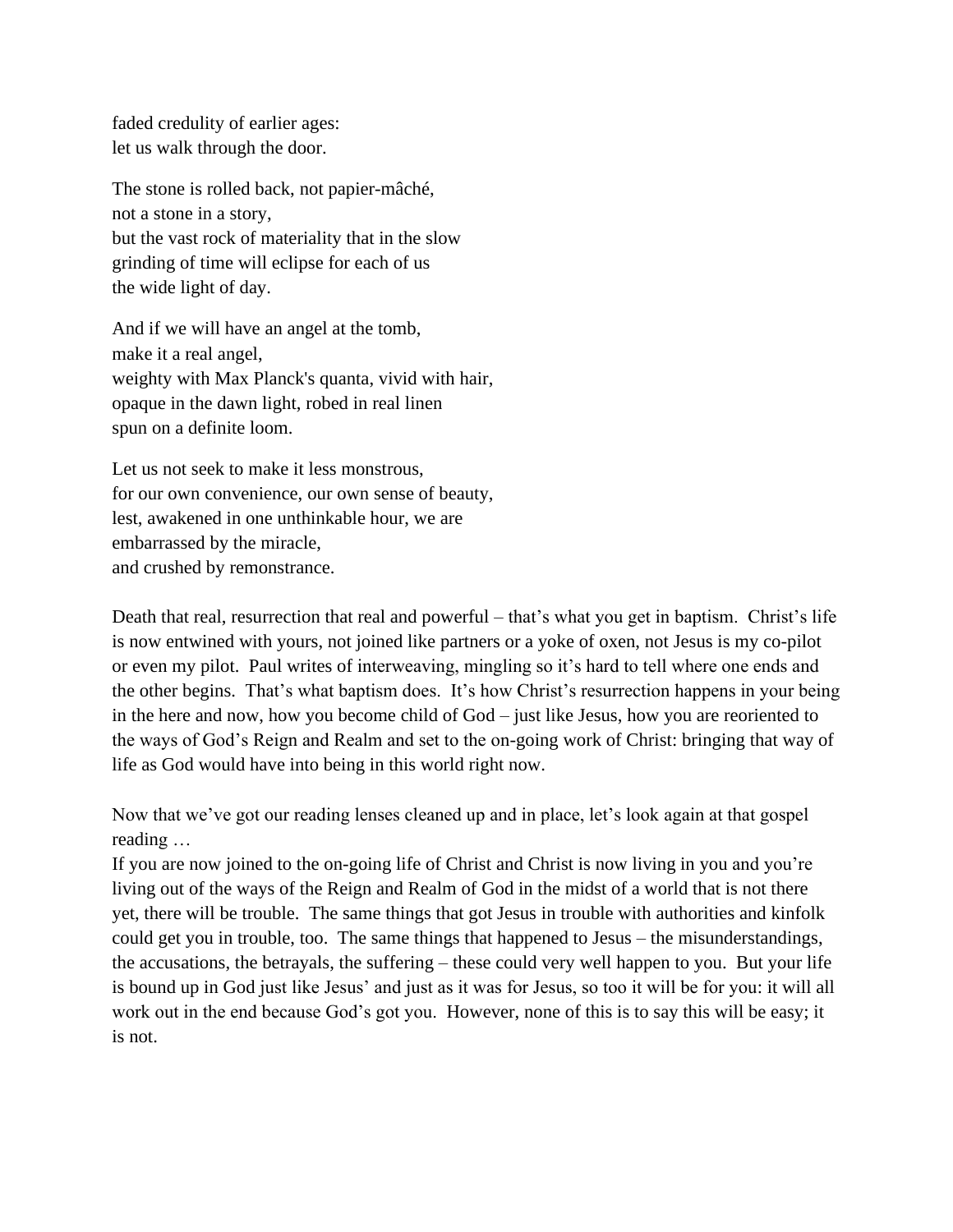Let's take our own extended house as an example, the Evangelical Lutheran Church in America – the ELCA. This past week there was both a churchwide and a synodical service to commemorate the Emmanuel Nine, those killed at Mother Emmanuel AME Church in Charleston, South Carolina on June 17, 2015 by Dylan Roof … a young man who had been baptized and confirmed in an ELCA congregation. We didn't recognize this tragic event just because this year is the fifth anniversary. This commemoration is an act of contrition and repentance because, whatever faith formation process we offered, it failed to make white supremacist ideology unthinkable to a young person like Dylan.

We can't dismiss Dylan Roof as a singular bad apple, either. The Commemoration of the Emanuel Nine was a result of the actions taken at last year's Churchwide Assembly as part of the Declaration to People of African Descent made at that assembly. That declaration included a formal apology for racism, discrimination, and quietism regarding white supremacy that was made by Presiding Bishop Elizabeth Eaton. The formal response to that apology was given by Reverend Lamont Wells. His remarks initially rejected the apology, then spoke plainly about the work of reconciliation and transformation (which is what repentance really means), and then he did accept the apology as a step in that transformative process. What you do not know, unless you heard it from someone like Pastor Joann Conroy (who was at Churchwide Assembly in a position to be in the know), is that death threats were made to Reverend Wells by some members of that assembly. This was not mentioned in news releases about the assembly; it has not been mentioned in the *Living Lutheran*.

Earlier this year, in the January issue of that churchwide magazine, there was a lead article discussing how to talk about racism and white supremacy. No doubt the subject and timing were also part of that declaration at churchwide. The next month there were a couple letters rejecting the themes of that article. More letters ran in the next two issues, some supporting the original article but others opposing it. If the sample published represents the overall submissions, it's about two letters saying we need to stop talking about this and let it go to every one letter calling us to talk about it.

Racism in all its forms, including the most insidious form often called white privilege, is antithetical to the ways of the Reign and Realm of God where all are welcome, all are valued, all can flourish. Yet talking about it is clearly going to cause division, division in our church families and maybe even withing our nearest and dearest ... and the gospel doesn't seem to allow much wiggle room for any "both sides" talk. Racism has been called this country's original sin and rightly so; it's woven into so much of everything that one never need look very far into any of the inequities to find it lurking there. Part of the work of the good news of the Reign and Realm of God, as Jesus explains in the gospel today, is to reveal what was hidden – both the sin we want to hide, ignore, avoid and the signs of the inbreaking of the Reign and Realm of God … which we are made to be through baptism ... if we can let God take us deep enough.